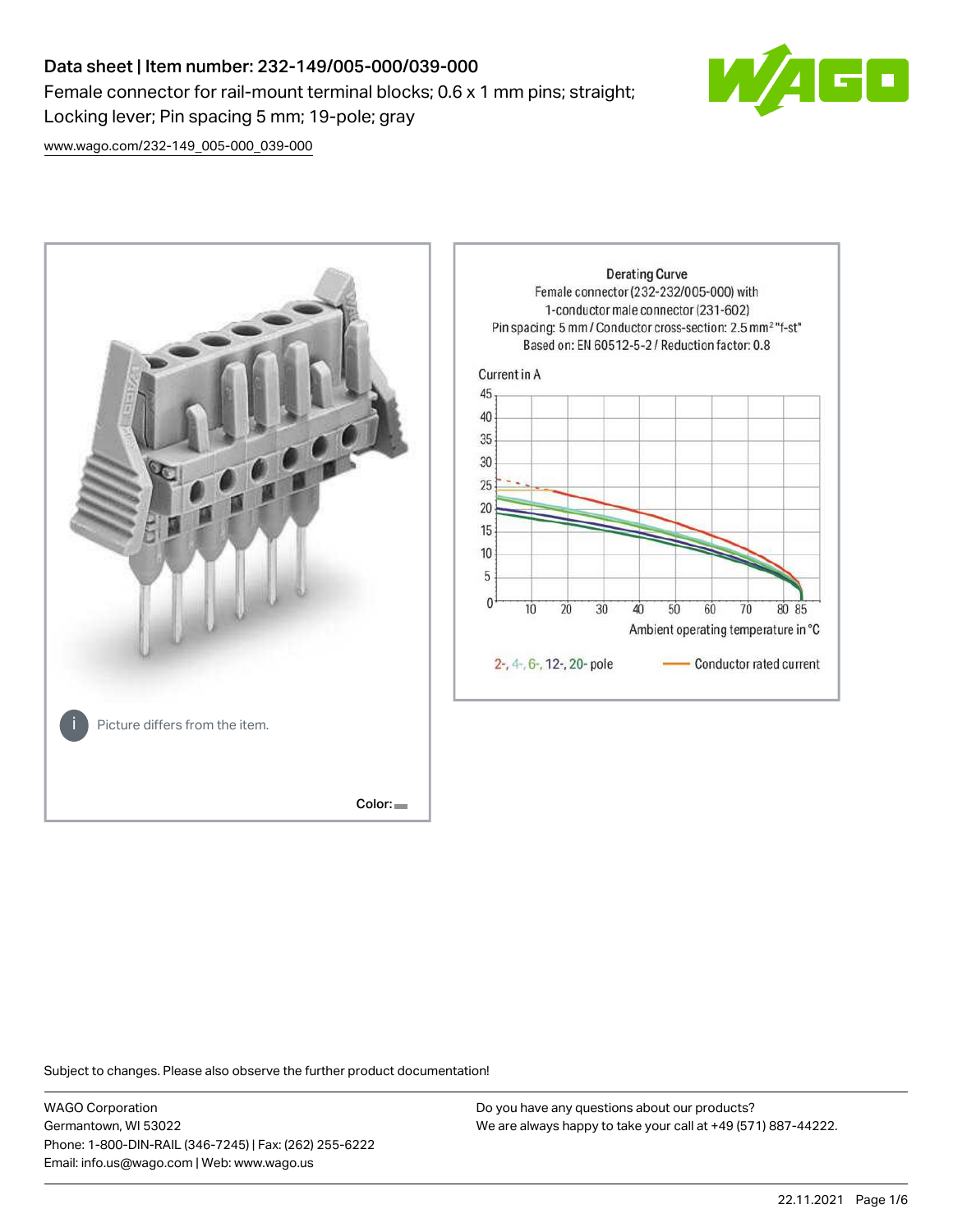



## Item description

- $\blacksquare$ Pluggable connectors for rail-mount terminal blocks equipped with CAGE CLAMP $^{\circ}$  connection
- $\blacksquare$ Female connectors with long contact pins connect to the termination ports of 280 Series Rail-Mount Terminal Blocks
- $\blacksquare$ Female connectors are touch-proof when unmated, providing a pluggable, live output
- $\blacksquare$ With coding fingers

#### Data Notes

| Safety information 1 | The <i>MCS – MULTI CONNECTION SYSTEM</i> includes connectors<br>without breaking capacity in accordance with DIN EN 61984. When<br>used as intended, these connectors must not be connected<br>/disconnected when live or under load. The circuit design should<br>ensure header pins, which can be touched, are not live when<br>unmated. |
|----------------------|--------------------------------------------------------------------------------------------------------------------------------------------------------------------------------------------------------------------------------------------------------------------------------------------------------------------------------------------|
| Variants:            | Other pole numbers<br>Other versions (or variants) can be requested from WAGO Sales or<br>configured at https://configurator.wago.com/                                                                                                                                                                                                     |

# Electrical data

.<br>Subject to changes. Please also observe the further product documentation!

| <b>WAGO Corporation</b>                                | Do you have any questions about our products?                 |
|--------------------------------------------------------|---------------------------------------------------------------|
| Germantown, WI 53022                                   | We are always happy to take your call at +49 (571) 887-44222. |
| Phone: 1-800-DIN-RAIL (346-7245)   Fax: (262) 255-6222 |                                                               |
| Email: info.us@wago.com   Web: www.wago.us             |                                                               |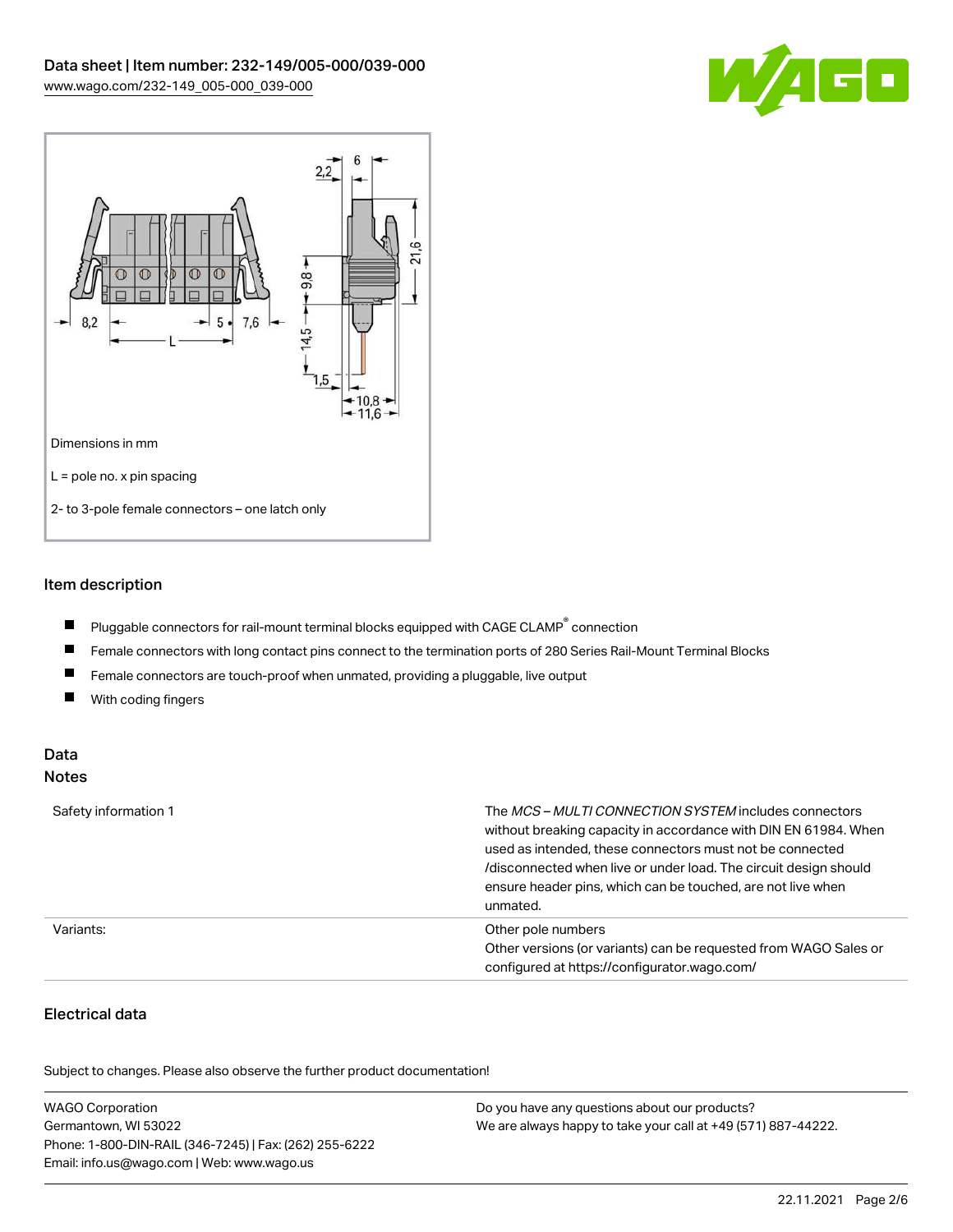

## IEC Approvals

| Ratings per                 | IEC/EN 60664-1                                                       |  |
|-----------------------------|----------------------------------------------------------------------|--|
| Rated voltage (III / 3)     | 320 V                                                                |  |
| Rated surge voltage (III/3) | 4 <sub>k</sub> V                                                     |  |
| Rated voltage (III/2)       | 320 V                                                                |  |
| Rated surge voltage (III/2) | 4 <sub>k</sub> V                                                     |  |
| Nominal voltage (II/2)      | 630 V                                                                |  |
| Rated surge voltage (II/2)  | 4 <sub>k</sub> V                                                     |  |
| Rated current               | 12A                                                                  |  |
| Legend (ratings)            | (III / 2) $\triangleq$ Overvoltage category III / Pollution degree 2 |  |

## UL Approvals

| Approvals per                  | UL 1059 |
|--------------------------------|---------|
| Rated voltage UL (Use Group B) | 300 V   |
| Rated current UL (Use Group B) | 15 A    |
| Rated voltage UL (Use Group D) | 300 V   |
| Rated current UL (Use Group D) | 10 A    |

## Ratings per UL

| Rated voltage UL 1977 | 600 V |
|-----------------------|-------|
| Rated current UL 1977 |       |

## CSA Approvals

| Approvals per                   | CSA   |
|---------------------------------|-------|
| Rated voltage CSA (Use Group B) | 300 V |
| Rated current CSA (Use Group B) | 15 A  |
| Rated voltage CSA (Use Group D) | 300 V |
| Rated current CSA (Use Group D) | 10 A  |

#### Connection data

| Total number of potentials |  |
|----------------------------|--|
| Number of connection types |  |
| Number of levels           |  |

#### Connection 1

Number of poles 19

Subject to changes. Please also observe the further product documentation!

| <b>WAGO Corporation</b>                                | Do you have any questions about our products?                 |
|--------------------------------------------------------|---------------------------------------------------------------|
| Germantown, WI 53022                                   | We are always happy to take your call at +49 (571) 887-44222. |
| Phone: 1-800-DIN-RAIL (346-7245)   Fax: (262) 255-6222 |                                                               |
| Email: info.us@wago.com   Web: www.wago.us             |                                                               |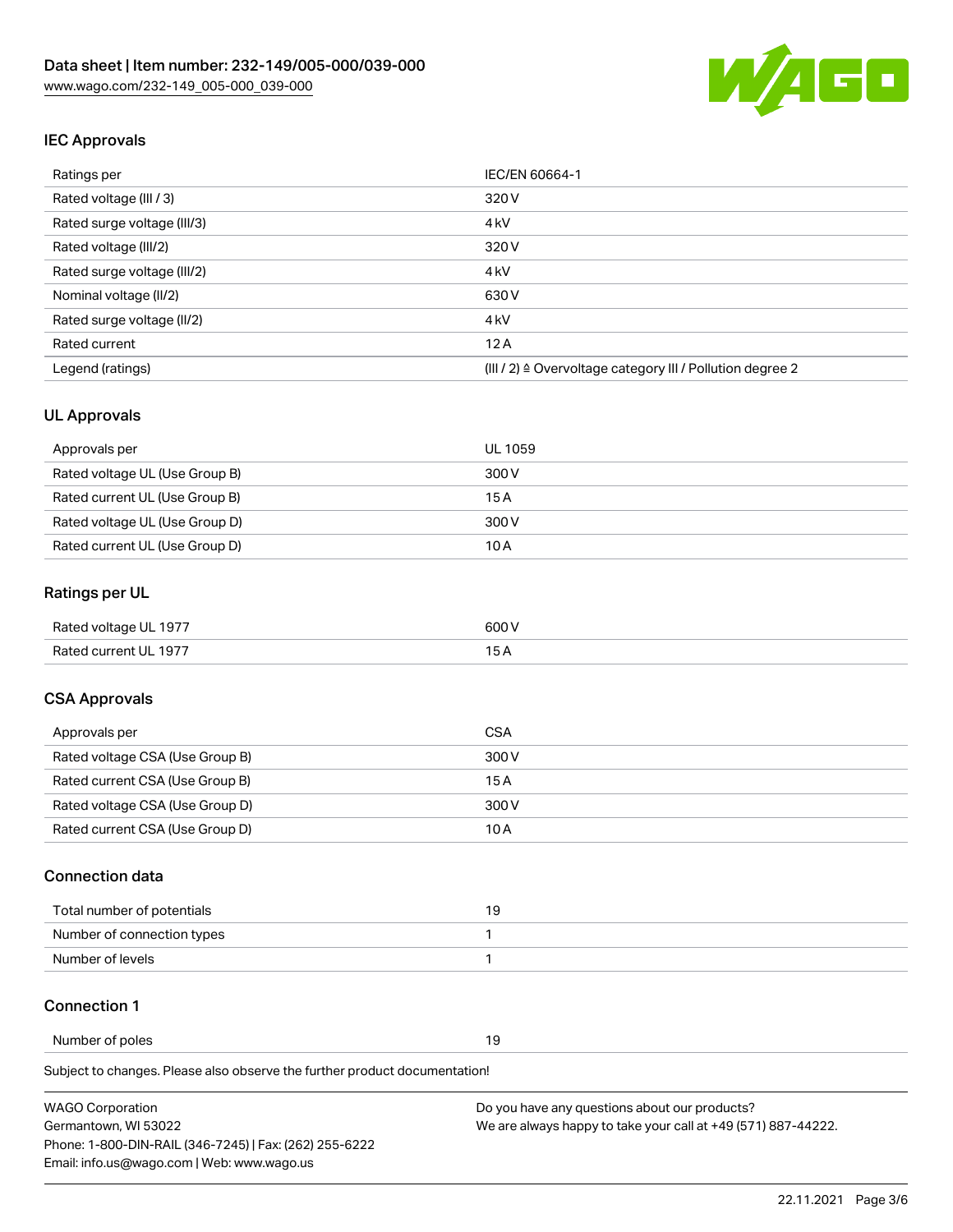

# Physical data

| Pin spacing             | 5 mm / 0.197 inch     |
|-------------------------|-----------------------|
| Width                   | 110.8 mm / 4.362 inch |
| Height                  | 36.1 mm / 1.421 inch  |
| Height from the surface | 21.6 mm / 0.85 inch   |
| Depth                   | 11.6 mm / 0.457 inch  |

## Plug-in connection

| Contact type (pluggable connector)                | Female connector/socket                   |
|---------------------------------------------------|-------------------------------------------|
| Connector (connection type)                       | for front-entry rail-mount terminal block |
| Mismating protection                              | No                                        |
| Locking of plug-in connection                     | locking lever                             |
| Mating direction to the rail-mount terminal block | 90°                                       |

#### Material data

| Color                       | gray              |
|-----------------------------|-------------------|
| Material group              |                   |
| Insulation material         | Polyamide (PA66)  |
| Flammability class per UL94 | V <sub>0</sub>    |
| Contact material            | Copper alloy      |
| Contact plating             | tin-plated        |
| Fire load                   | 0.377 MJ          |
| Weight                      | 20.8 <sub>g</sub> |

#### Environmental requirements

| Limit temperature range | $-60+85 °C$ |  |
|-------------------------|-------------|--|
|-------------------------|-------------|--|

## Commercial data

| PU (SPU)              | 10 Stück      |
|-----------------------|---------------|
| Packaging type        | box           |
| Country of origin     | DE            |
| <b>GTIN</b>           | 4055143031585 |
| Customs tariff number | 85366990990   |

Subject to changes. Please also observe the further product documentation!

| <b>WAGO Corporation</b>                                | Do you have any questions about our products?                 |
|--------------------------------------------------------|---------------------------------------------------------------|
| Germantown, WI 53022                                   | We are always happy to take your call at +49 (571) 887-44222. |
| Phone: 1-800-DIN-RAIL (346-7245)   Fax: (262) 255-6222 |                                                               |
| Email: info.us@wago.com   Web: www.wago.us             |                                                               |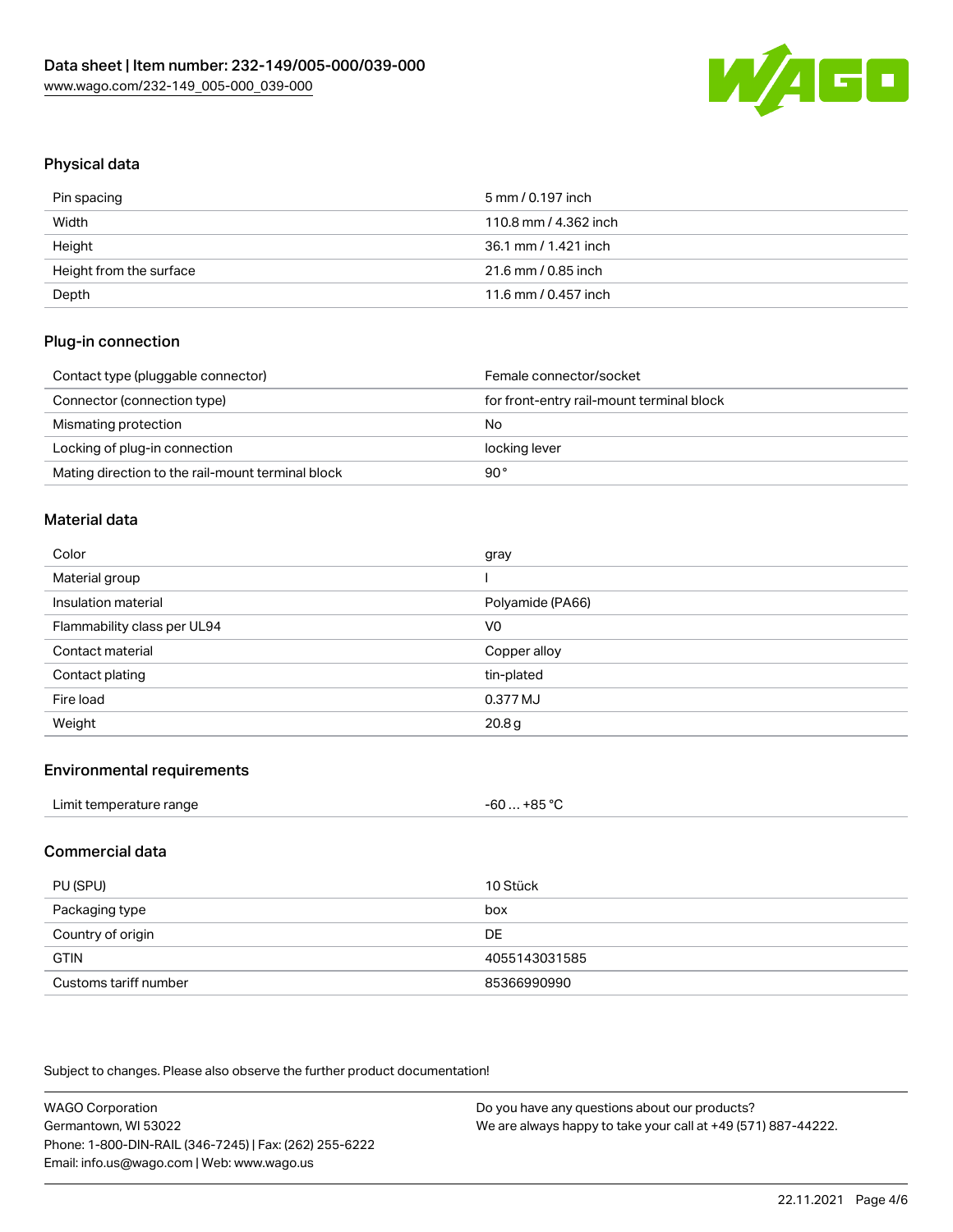

## Approvals / Certificates

## Country specific Approvals

| Logo         | Approval                               | <b>Additional Approval Text</b> | Certificate<br>name |
|--------------|----------------------------------------|---------------------------------|---------------------|
| Œ            | <b>CSA</b><br>DEKRA Certification B.V. | C <sub>22.2</sub>               | 1466354             |
| UL-Approvals |                                        |                                 |                     |
| Logo.        | Annroval                               | tveT levonnal Annroval Text     | Certificate<br>name |

| Logo | Approval                             | <b>Additional Approval Text</b> | name   |
|------|--------------------------------------|---------------------------------|--------|
| J    | UL<br>Underwriters Laboratories Inc. | <b>UL 1059</b>                  | E45172 |

## **Counterpart**

|                                                                                                                            | Item no.231-619<br>Male connector; 19-pole; Pin spacing 5 mm; gray         |                      | www.wago.com/231-619 |          |
|----------------------------------------------------------------------------------------------------------------------------|----------------------------------------------------------------------------|----------------------|----------------------|----------|
| <b>Optional accessories</b>                                                                                                |                                                                            |                      |                      |          |
| Testing accessories                                                                                                        |                                                                            |                      |                      |          |
| Testing accessories                                                                                                        |                                                                            |                      |                      |          |
| Item no.: 231-661<br>Test plugs for female connectors; for 5 mm and 5.08 mm pin spacing; 2,50 mm <sup>2</sup> ; light gray |                                                                            | www.wago.com/231-661 |                      |          |
| <b>Downloads</b>                                                                                                           |                                                                            |                      |                      |          |
| <b>Documentation</b>                                                                                                       |                                                                            |                      |                      |          |
| <b>Additional Information</b>                                                                                              |                                                                            |                      |                      |          |
| Technical explanations                                                                                                     |                                                                            | 2019 Apr 3           | pdf<br>2.0 MB        | Download |
|                                                                                                                            | <b>Environmental Product Compliance</b>                                    |                      |                      |          |
| <b>Compliance Search</b>                                                                                                   |                                                                            |                      |                      |          |
|                                                                                                                            | Subject to changes. Please also observe the further product documentation! |                      |                      |          |

| <b>WAGO Corporation</b>                                | Do you have any questions about our products?                 |
|--------------------------------------------------------|---------------------------------------------------------------|
| Germantown, WI 53022                                   | We are always happy to take your call at +49 (571) 887-44222. |
| Phone: 1-800-DIN-RAIL (346-7245)   Fax: (262) 255-6222 |                                                               |
| Email: info.us@wago.com   Web: www.wago.us             |                                                               |